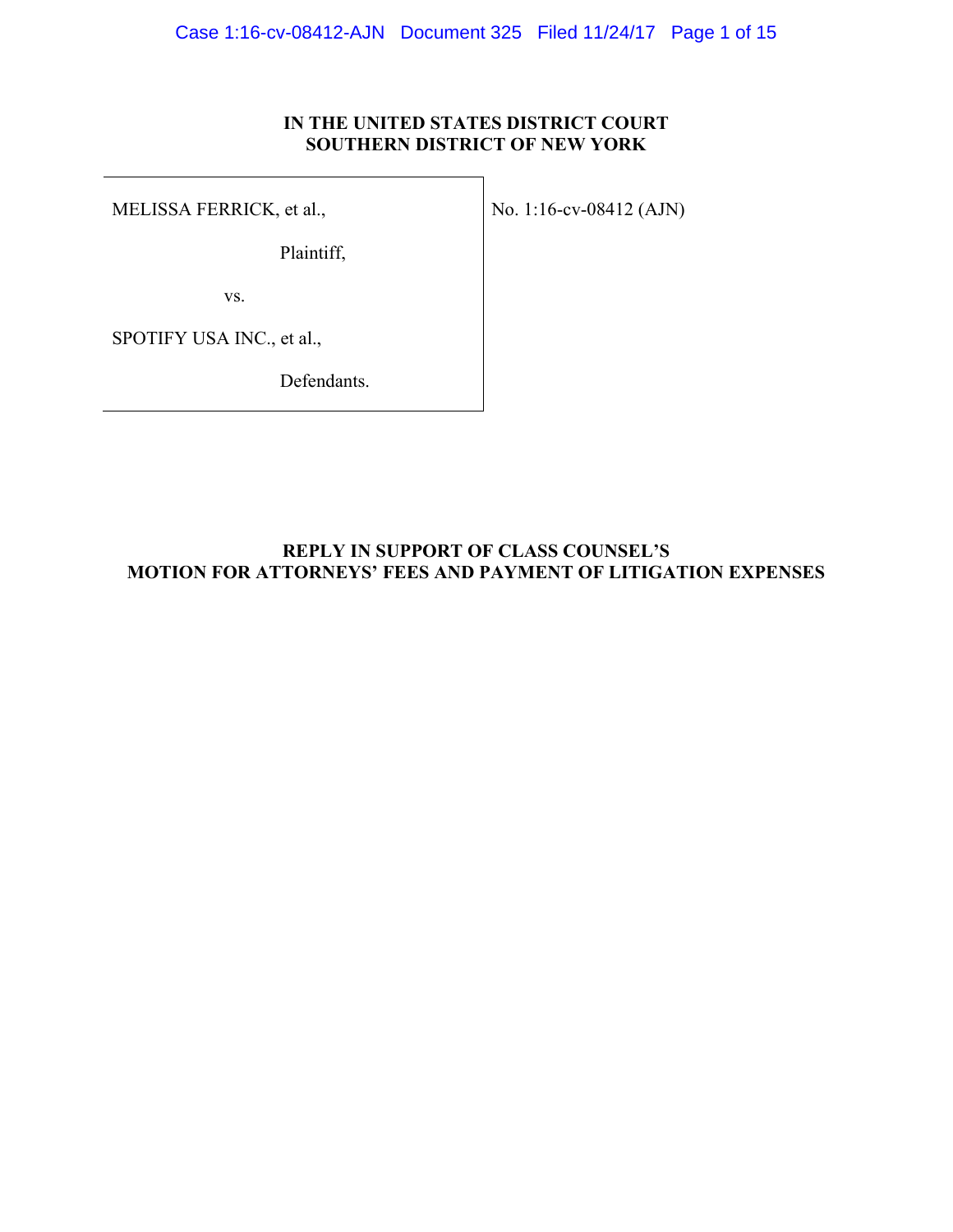# **TABLE OF CONTENTS**

| $\mathbf{I}$ . |                                                                            |  |  |
|----------------|----------------------------------------------------------------------------|--|--|
|                | $A_{-}$                                                                    |  |  |
|                | В.                                                                         |  |  |
| $\prod$ .      |                                                                            |  |  |
| III.           | Class Counsel Should Not Be Penalized for Efficiently Litigating This Case |  |  |
| IV.            |                                                                            |  |  |
| V.             |                                                                            |  |  |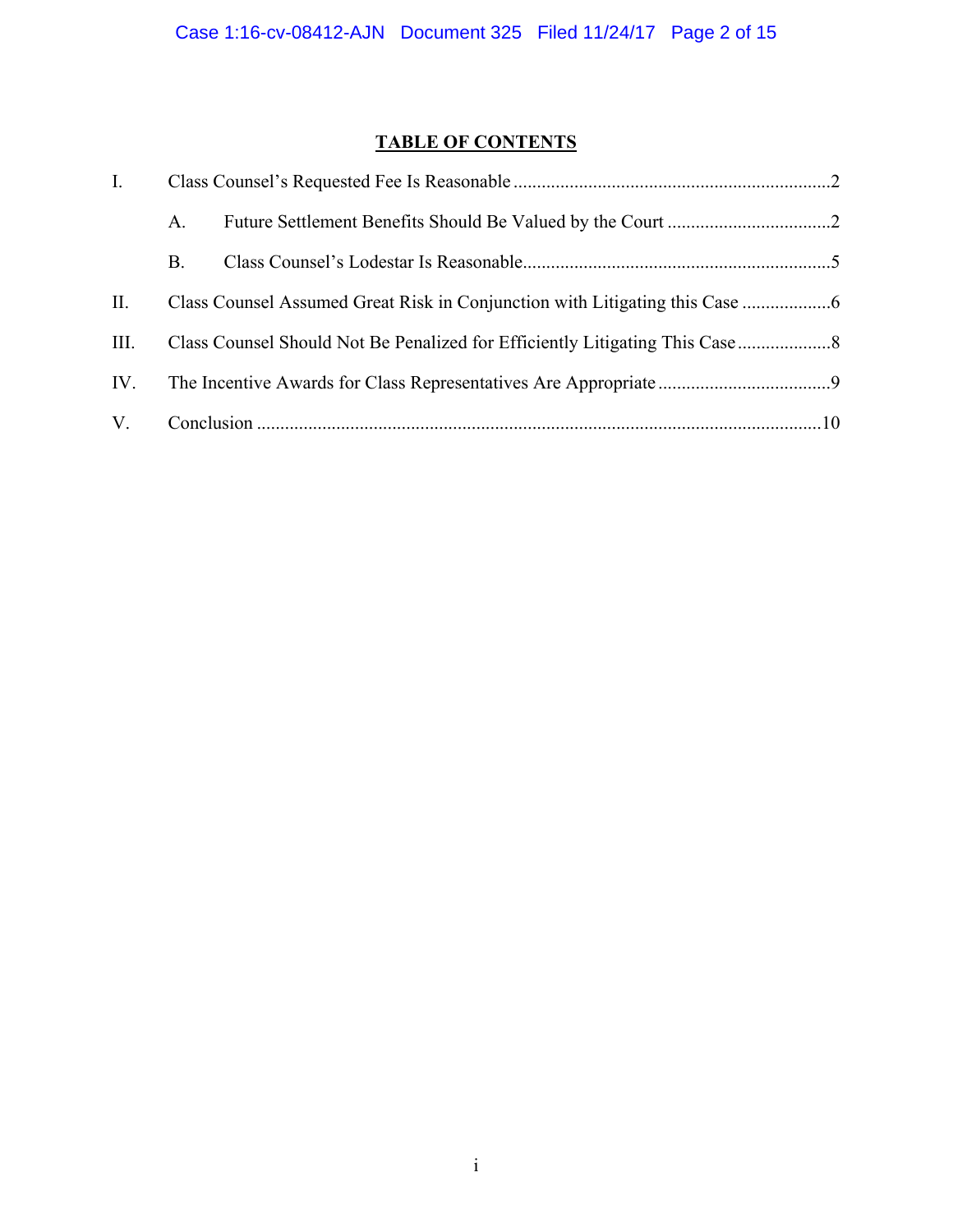# **TABLE OF AUTHORITIES**

# **Cases**

| Anwar v. Fairfield Greenwich Ltd., 2012 WL 1981505, at *3 (S.D.N.Y. June 1, 2012) 3         |  |
|---------------------------------------------------------------------------------------------|--|
| Dahingo v. Royal Caribbean Cruises, Ltd., 312 F. Supp. 2d 440, 443 (S.D.N.Y. 2004) 4        |  |
|                                                                                             |  |
| Fleisher v. Phoenix Life Ins. Co., 2015 WL 10847814, at *18 (S.D.N.Y. Sept. 9, 2015) 2, 4   |  |
|                                                                                             |  |
| Hyun v. Ippudo USA Holdings, 2016 WL 1222347, at *3 (S.D.N.Y. Mar. 24, 2016)  7             |  |
|                                                                                             |  |
|                                                                                             |  |
| In re Colgate Palmolive Co. ERISA Litig., 36 F. Supp. 3d 344, 353 (S.D.N.Y. 2014)7          |  |
| In re Visa Check/Mastermoney Antitrust Litig., 297 F. Supp. 2d 503, 525 (E.D.N.Y. 2003) 6   |  |
|                                                                                             |  |
|                                                                                             |  |
| McKinnie v. JP Morgan Chase Bank, N.A., 678 F. Supp. 2d 806, 815 (E.D. Wis. 2009) 4         |  |
| Siler v. Landry's Seafood House - N. Carolina, Inc., 2014 WL 2945796, at *11                |  |
|                                                                                             |  |
| Sykes v. Harris, No. 09 CIV. 8486 (DC), 2016 WL 3030156, at *17 (S.D.N.Y. May 24, 2016) 2   |  |
| Velez v. Novartis Pharmaceuticals Corp., 2010 WL 4877852, at *21 (S.D.N.Y. Nov. 30, 2010) 4 |  |
|                                                                                             |  |
|                                                                                             |  |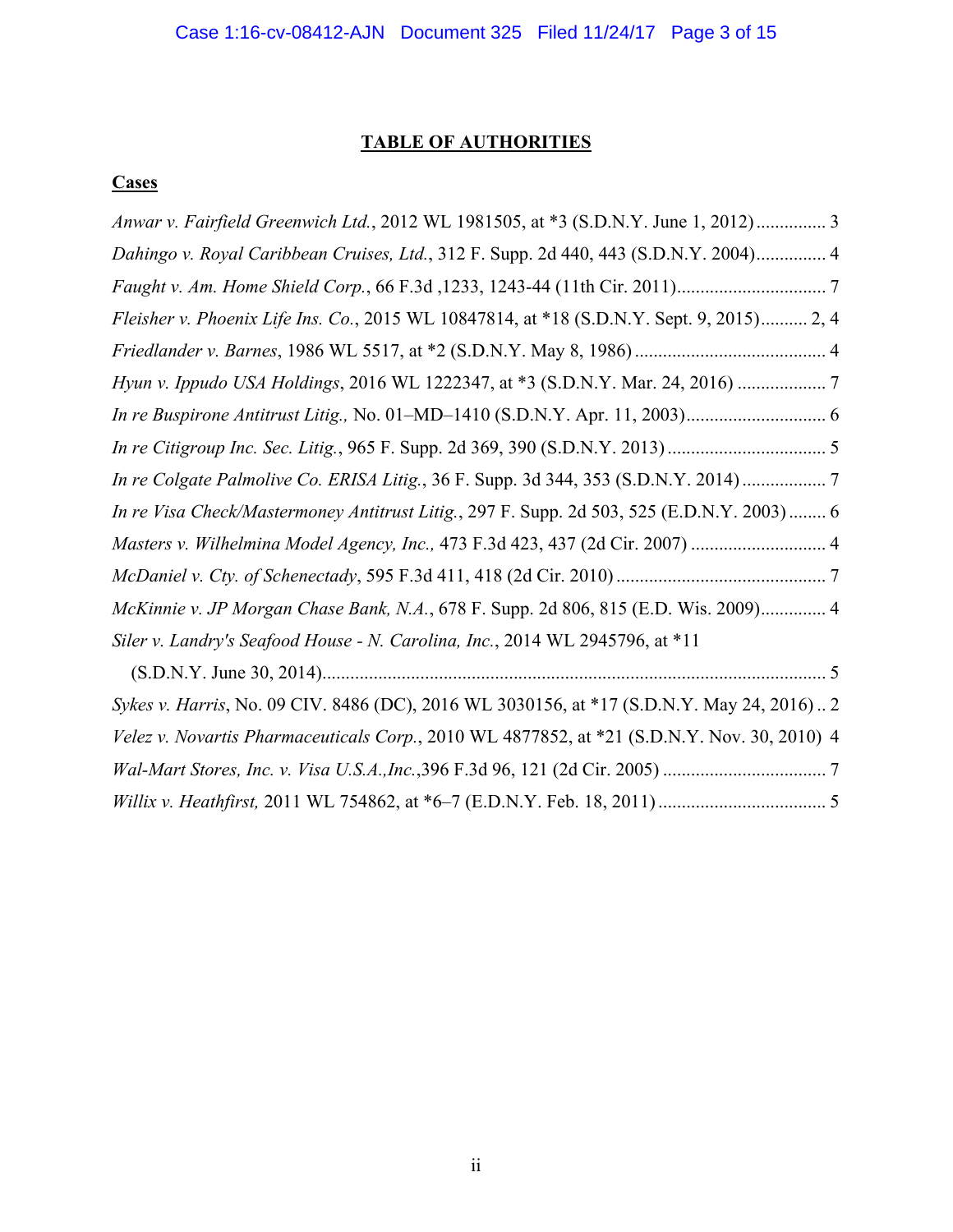#### Case 1:16-cv-08412-AJN Document 325 Filed 11/24/17 Page 4 of 15

Objectors' Counsel are not novice objectors; they are serial, repeat objectors. They have a long and sordid history of making frivolous objections to class action settlements as part of a tactic to be paid off to drop their objections for their own personal gain and not for the benefit of the classes they profess to be protecting. They falsely claim to be championing the interests of the classes in objecting to settlements and in that regard take on the role of fiduciaries to the classes. But by virtue of their appearances as objectors in dozens of class actions, they must be judged as being fully knowledgeable about the need to comply with the orders of a court to be able to object to a class action settlement.

An article written about *Visa Check* described Silverman's counsel, Mr. Pentz, as a "holdup artist." *See* Pachman Decl., Ex. 1. Notably, Mr. Pentz did not comply with the requirements of the Settlement requiring objectors and their counsel to list all cases in which they had objected in the past five years. Dkt. 204 at 4. Counsel for Diable and Dearing, George W. Cochran, has also been identified as a "serial objector," and has made a habit of filing late objections, which other courts have stricken. *See, e.g.,* Pachman Decl., Exs. 2, 3.

Here, although the notice to the Class provided that Class Counsel could seek up to 33% of the past damages fund plus a separate \$5 million payment from Spotify for the future monetary and non-monetary relief that the Settlement achieved, which would have resulted in a payment of \$19.48 million, Class Counsel sought a fee award of only \$15.48 million. This award is only 14% of the gross settlement value of \$112.55 million. Using a more conservative methodology, this award would be 25% of the past damages fund plus the \$5 million payment from Spotify to value future monetary and non-monetary relief. Nothing in any Objectors' papers demonstrates that the fee requested by Class Counsel is unreasonable.

The only objectors who have filed objections related to attorneys' fees since Class

1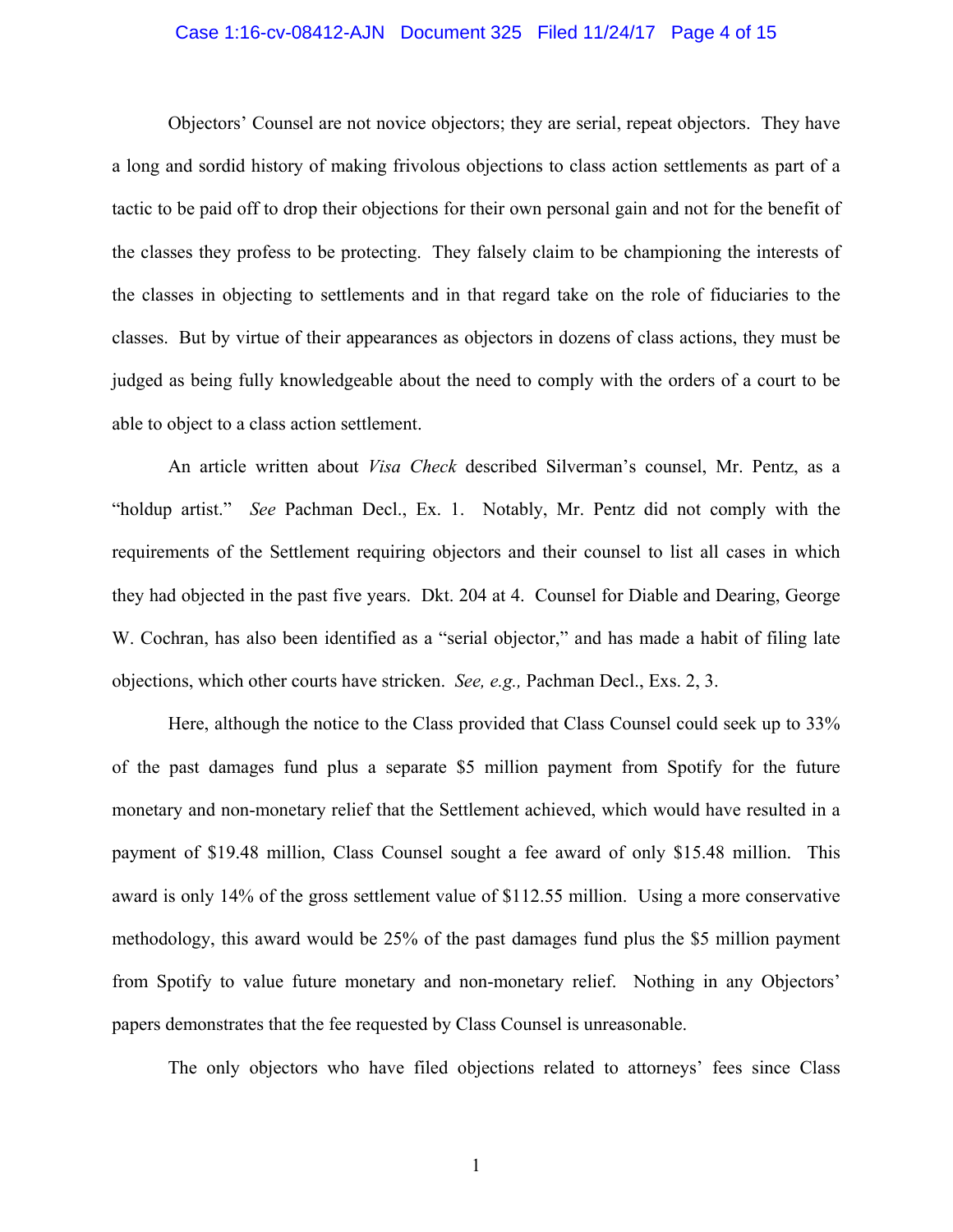#### Case 1:16-cv-08412-AJN Document 325 Filed 11/24/17 Page 5 of 15

Counsel filed their original motion are Tracy Silverman ("Silverman"), Kristin Diable and Tamara Dearing ("Diable and Dearing") (collectively, "Objectors"). Diable and Dearing failed to timely object to the Settlement. The deadline for objections was September 12, 2017. Regardless, Objectors ignore the ample Second Circuit authority that requires consideration of the *entire* gross settlement benefit in calculating the appropriate percentage recovery. They also make a number of arguments as to the reasonableness of Class Counsel's lodestar by making arguments that do not even apply to the case at hand – for example, suggesting that if contract attorneys' hourly rates are the same as partners' hourly rates, that would be objectionable. There were no contract attorneys involved in litigating this case. *See* Declaration of Steven G. Sklaver, Dkt. 284 ¶¶ 20, 23. These Objectors – all of whom are represented by serial objector counsel – are regurgitating arguments made in prior class cases that have no bearing here. The Court should also disregard Objectors' remaining unsupported, conclusory arguments pertaining to the amount of risk involved in taking on this case, the calculation of the benefit of the future monetary relief, and the incentive payments due to Class Representatives.

#### **I. Class Counsel's Requested Fee Is Reasonable**

### **A. Future Settlement Benefits Should Be Valued by the Court**

Objectors' claims are based on the false premise that \$63.1 million in future monetary and non-monetary relief should be ignored by the Court. But courts in the Second Circuit customarily award attorneys' fees as a percentage of the gross settlement benefit. *See* Dkt. 290 at 5-8. *See also Fleisher v. Phoenix Life Ins. Co.*, No. 11-CV-8405 (CM), 2015 WL 10847814, at \*10 (S.D.N.Y. Sept. 9, 2015) ("The overall value of the settlement comprises monetary as well as non-monetary relief."); *Sykes v. Harris*, No. 09 CIV. 8486 (DC), 2016 WL 3030156, at \*17 (S.D.N.Y. May 24, 2016) ("Under either calculation of the full value of the Settlement, Class Counsel's request is reasonable.").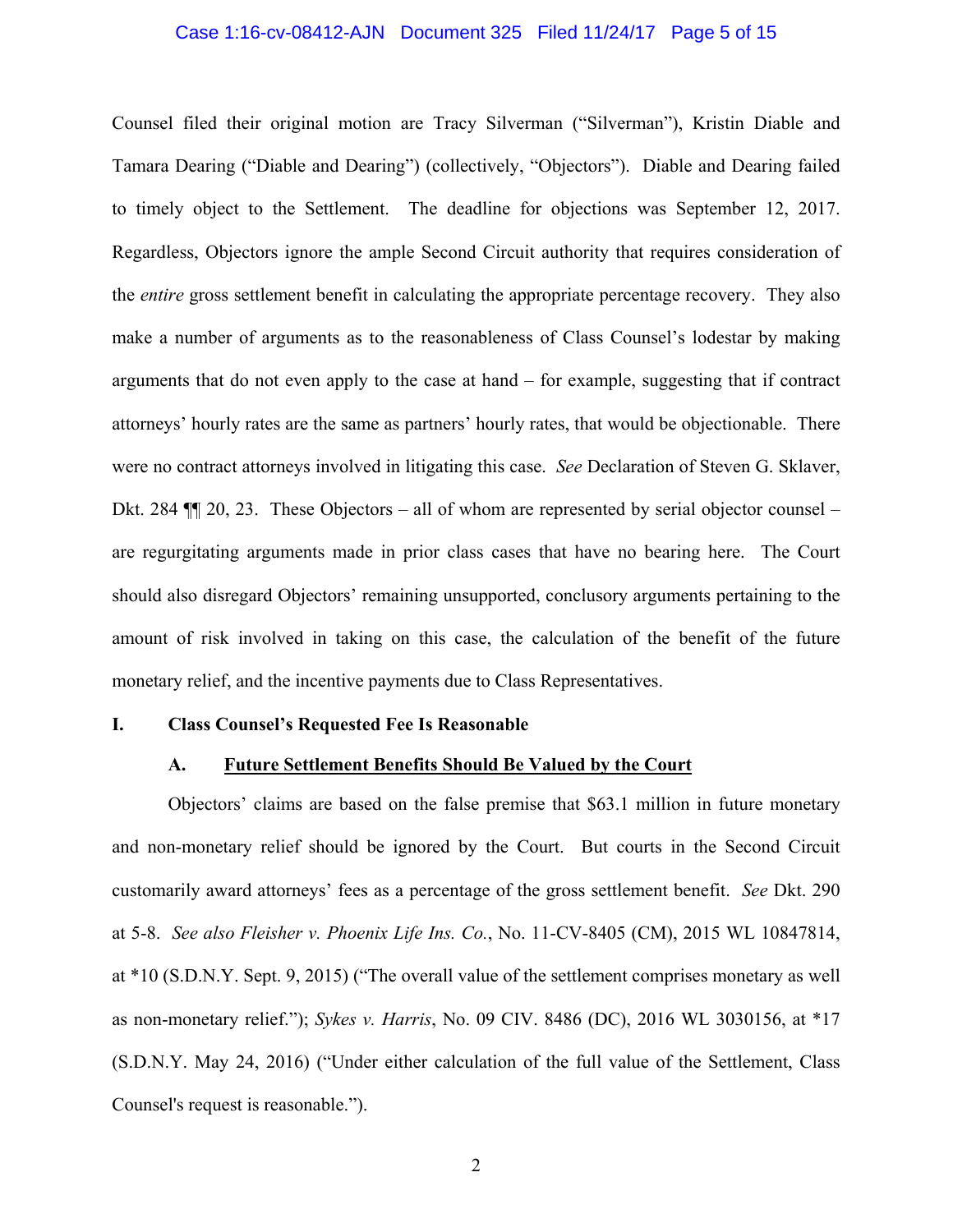#### Case 1:16-cv-08412-AJN Document 325 Filed 11/24/17 Page 6 of 15

The calculation of the gross settlement benefit is particularly appropriate here, where the future monetary relief, a royalty payment program, is a direct financial benefit for the Class. Accordingly, Class Counsel's use of the gross settlement fund in its percentage calculation, which considers the past damages fund (\$43.45 million), future monetary relief (\$63.1 million), separate payment for future monetary and non-monetary relief (\$5 million), and notice and administration costs (over \$1 million), and the benefits of non-monetary relief in the form of creation of a Mechanical Licensing Committee, collaboration with industry participants, audit rights, and receipt of catalog information, Dkt. 176-3 ¶¶ 4-8; is the preferred approach. Class Counsel's fee request is only 14% of the gross settlement. This is more than 50% *below* the fees typically awarded in complex class actions. *See, e.g., Anwar v. Fairfield Greenwich Ltd.*, No. 09-CV-118 VM, 2012 WL 1981505, at \*3 (S.D.N.Y. June 1, 2012) ("[T]he fee request of 33% of the Gross Settlement Fund is well within the percentage range that courts within the Second Circuit have awarded in other complex litigations.").

Diable and Dearing raise a number of undeveloped arguments as to the valuation of the gross settlement. First, they claim that "speculative" benefits should not be included in the calculation. But the future royalty payment program is anything but speculative. The program will go into effect no later than 60 days after the Claim Date and will make payments to Settlement Class Members on a quarterly basis. Dkt. 176-3 at  $\P$  4.3(a). Second, they suggest that the \$5 million attorneys' fee payment made by Spotify for future relief obtained demonstrates a lack of value. But that portion of the fee award is separately paid by Spotify, on top of and in addition to the fund for past damages. Third, they criticize the expert analysis of Joao dos Santos, claiming that Mr. dos Santos relies on "innumerable assumptions" though they only dispute one such assumption. They claim Mr. dos Santos fails to account for the "historic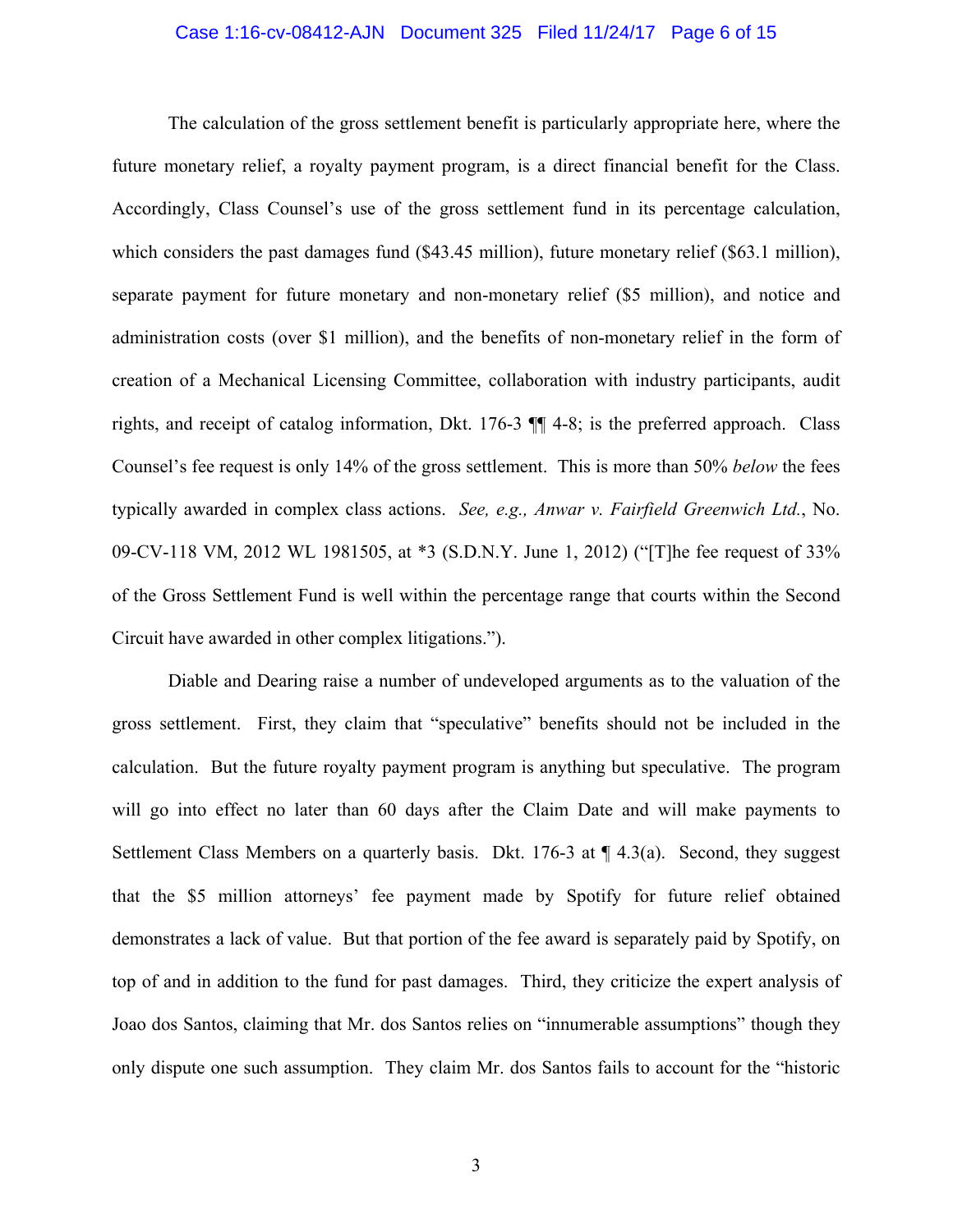#### Case 1:16-cv-08412-AJN Document 325 Filed 11/24/17 Page 7 of 15

10% participation rate reported on class action claims." Dkt. 312 at 10. But this Circuit has ruled that "[a]n allocation of fees by percentage should be awarded on the basis of total funds made available *whether claimed or not***.**" *Masters v. Wilhelmina Model Agency, Inc.,* 473 F.3d 423, 437 (2d Cir. 2007) (emphasis added).<sup>1</sup> They also ignore that none of the funds will revert to Spotify, and that all of the funds will be distributed pro rata among Class Members. Fourth, they argue that Class Counsel's fees should be deferred until the royalty payment program is completed – which is no earlier than five years after the Claim Payment Date (Dkt. 176-3, ¶ 4.3(a)). But courts in this District support prompt payment of class counsel following resolution of a case, acknowledging that lodestar multipliers are approved in part to compensate class counsel for the long delay in obtaining a fee. *See Fleisher*, 2015 WL 10847814, at \*18 ("This lodestar is calculated at current hourly rates, which has been endorsed repeatedly by the Supreme Court, the Second Circuit and district courts within the Second Circuit as a means of accounting for the delay in payment inherent in class actions and for inflation."); *Friedlander v. Barnes*, 1986 WL 5517, at \*2 (S.D.N.Y. May 8, 1986) (approving payment of attorneys' fees). Thus, it is fair and reasonable for such funds to be paid upon approval by the Court.

Additionally, Diable and Dearing argue that the percentage of the fee award must be inversely related to the settlement size. Dkt. 312 at 4. But this position misstates the law. Other courts have acknowledged that this "sliding scale approach" is inappropriate where class counsel are seeking a fee consistent with the norms in this Circuit. *See, e.g., Siler v. Landry's Seafood* 

<u>.</u>

<sup>&</sup>lt;sup>1</sup> See also Velez v. Novartis Pharmaceuticals Corp., No. 04-09194, 2010 WL 4877852, at \*21 (S.D.N.Y. Nov. 30, 2010) (quoting *Masters*, 473 F.3d at 437) ("[T]his Circuit has ruled that '[a]n allocation of fees by percentage should therefore be awarded on the basis of total funds made available whether claimed or not.' "); *Dahingo v. Royal Caribbean Cruises, Ltd.*, 312 F. Supp. 2d 440, 443 (S.D.N.Y. 2004) (noting that attorneys' fees equivalent to onethird of common fund of \$18.4 million was approved notwithstanding that only \$5.6 million of the \$18.4 was claimed by class members with the remaining \$11.8 million unclaimed and reverting to the defendants); *McKinnie v. JP Morgan Chase Bank, N.A.*, 678 F. Supp. 2d 806, 815 (E.D. Wis. 2009) (awarding \$625,000 of \$2.1 million fund amount despite only \$500,000 in claims).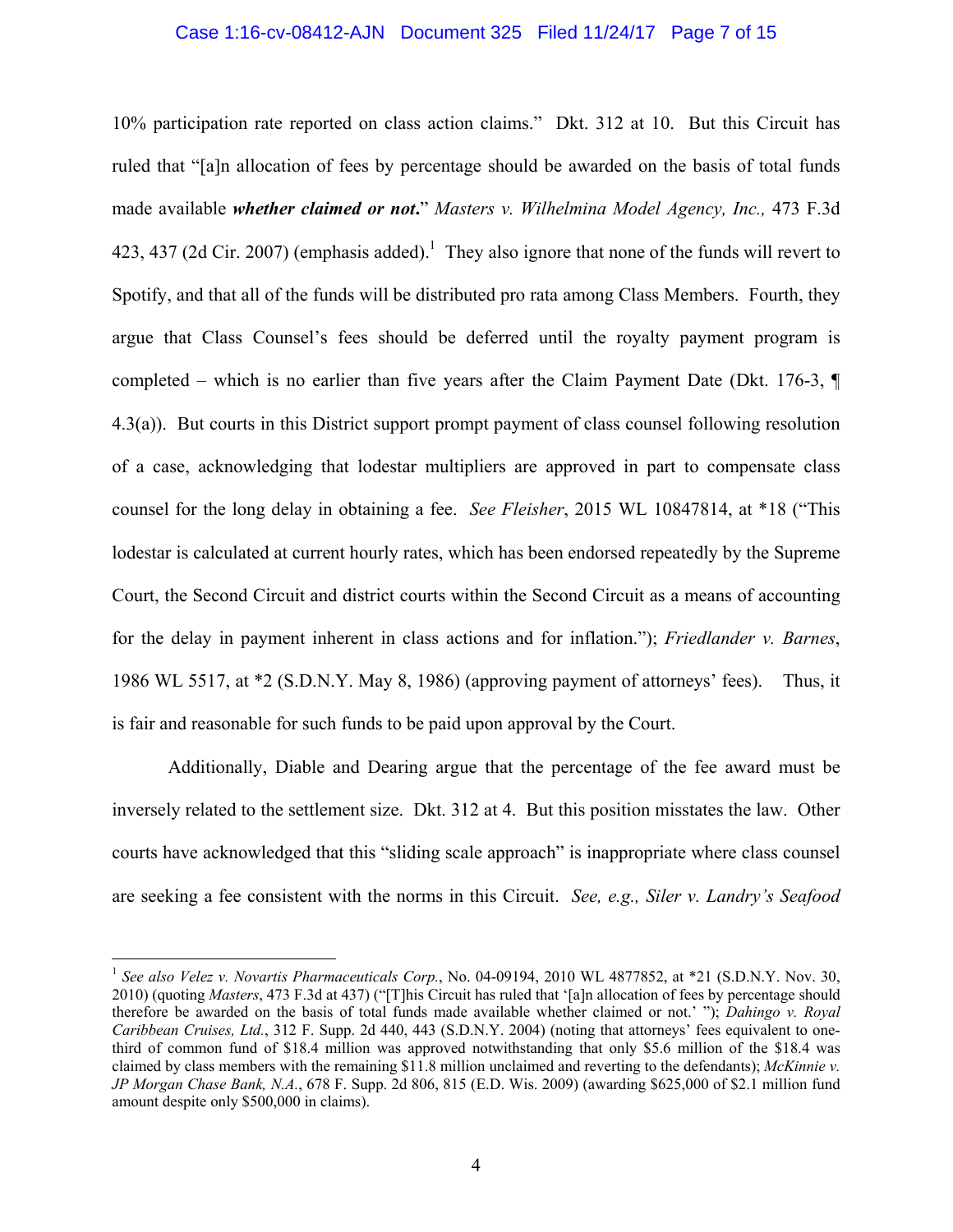*House - N. Carolina, Inc.*, 2014 WL 2945796, at \*11 (S.D.N.Y. June 30, 2014) (use of "sliding scale" approach not necessary where attorney sought  $25\%$  of the common fund).<sup>2</sup>

#### **B. Class Counsel's Lodestar Is Reasonable**

Class Counsel litigated this case efficiently to achieve a tremendous result for the Class, which is reflected in the lodestar. Diable and Dearing make arguments based on caselaw that is inapplicable to the instant case. For example, they argue that Class Counsel's lodestar is unreasonable because of time spent pursuing discovery after settlement negotiations began, citing *In re Citigroup Inc. Sec. Litig.*, 965 F. Supp. 2d 369, 391 (S.D.N.Y. 2013). But unlike in *In re Citigroup*, where attorneys expended thousands of hours on document review after settlement negotiations began, Class Counsel worked with experts to analyze data exchanged in conjunction with the mediation process. Further, they argue Class Counsel's lodestar is unreasonable if Class Counsel charged partner rates for contract attorneys; but there were no contract attorneys involved in this litigation. They also criticize "inefficiencies among law firms" with no explanation. Similarly, they claim – again without explanation – that there were too many partner hours compared to associate hours. But given that the parties were engaged in settlement discussions for nearly a year, to the extent any "disparity" exists, it is because settlement negotiations are a task where partner involvement is essential.

They also argue that Class Counsel should not be compensated for time spent vying for lead counsel. But this position is contrary to law. The case cited by Diable and Dearing was only referring to *non*-lead counsel's efforts to obtain a lead counsel position. *See In re Citigroup Inc. Sec. Litig.*, 965 F. Supp. 2d 369, 390 (S.D.N.Y. 2013). And *In re Citigroup* specifically distinguished lead counsel's efforts to obtain a lead counsel position, noting that those efforts

 $\overline{a}$ 

<sup>2</sup> *See also Willix v. Heathfirst,* No. 07 Civ. 1143 (ENV)(RER), 2011 WL 754862, at \*6–7 (E.D.N.Y. Feb. 18, 2011) (determining it did not need to use the "sliding scale" approach to prevent a windfall because the requested amount of 33% was "consistent with the norms of class litigation in this circuit.").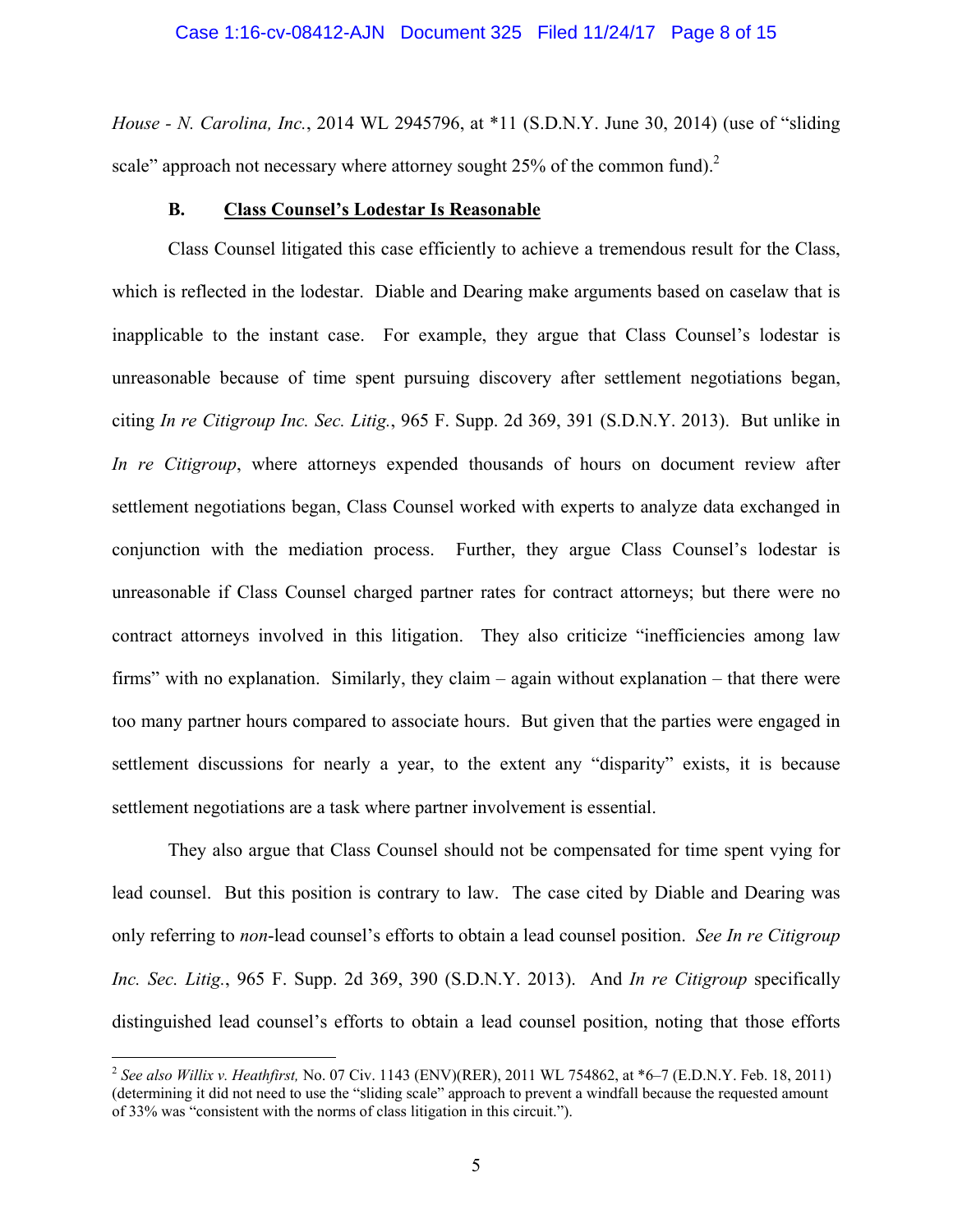were compensable. *Id.* 

## **II. Class Counsel Assumed Great Risk in Conjunction with Litigating this Case**

Tracy Silverman filed an objection to Class Counsel's request for attorneys' fees, claiming that class counsel should only get a \$10 million fee. Silverman objected that the fee was too high on the grounds that this case was "low risk" and of relatively "short duration." Her arguments are classic Monday morning quarterbacking and also conclusory – she provides no explanation as to why the case was of low risk (after all, if it really were, why she didn't file it). As explained in Class Counsel's and Spotify's Motions for Final Approval, this case involved a great deal of risk in establishing liability, damages, and getting a class certified, and was litigated for almost two years from filing to the final approval hearing.

Similarly, Silverman's conclusion that a lower multiplier is justified because the case was of relatively "short duration" is contradicted by the caselaw – indeed, where a case settles in the early stages of litigation, this justifies a *higher* multiplier. *In re Visa Check/Mastermoney Antitrust Litig.*, 297 F. Supp. 2d 503, 525 (E.D.N.Y. 2003), *aff'd sub nom. Wal-Mart Stores, Inc. v. Visa U.S.A., Inc.*, 396 F.3d 96 (2d Cir. 2005), cited by Silverman, supports this principle. *Visa Check* settled after seven years of litigation, on the eve of trial, after the class has been certified. In deciding upon a fee, the court specifically distinguished *In re Buspirone Antitrust Litig.,* No. 01–MD–1410 (S.D.N.Y. Apr. 11, 2003), where a SDNY court awarded an 8.46 multiplier: "In an oral opinion, the court explained that it was allowing such a high hourly rate because the case hald settled before a substantial amount of additional work hald been done which would have to be done if the case went forward to complete discovery [and] ... [d]uring all of that period the number of hours spent would have significantly increased. So the Lodestar would have gone up and the multiplier would have gone down." *Visa Check*, 297 F. Supp. 2d at 525, n.29.

While Class Counsel's lodestar in this case would have gone up significantly if it had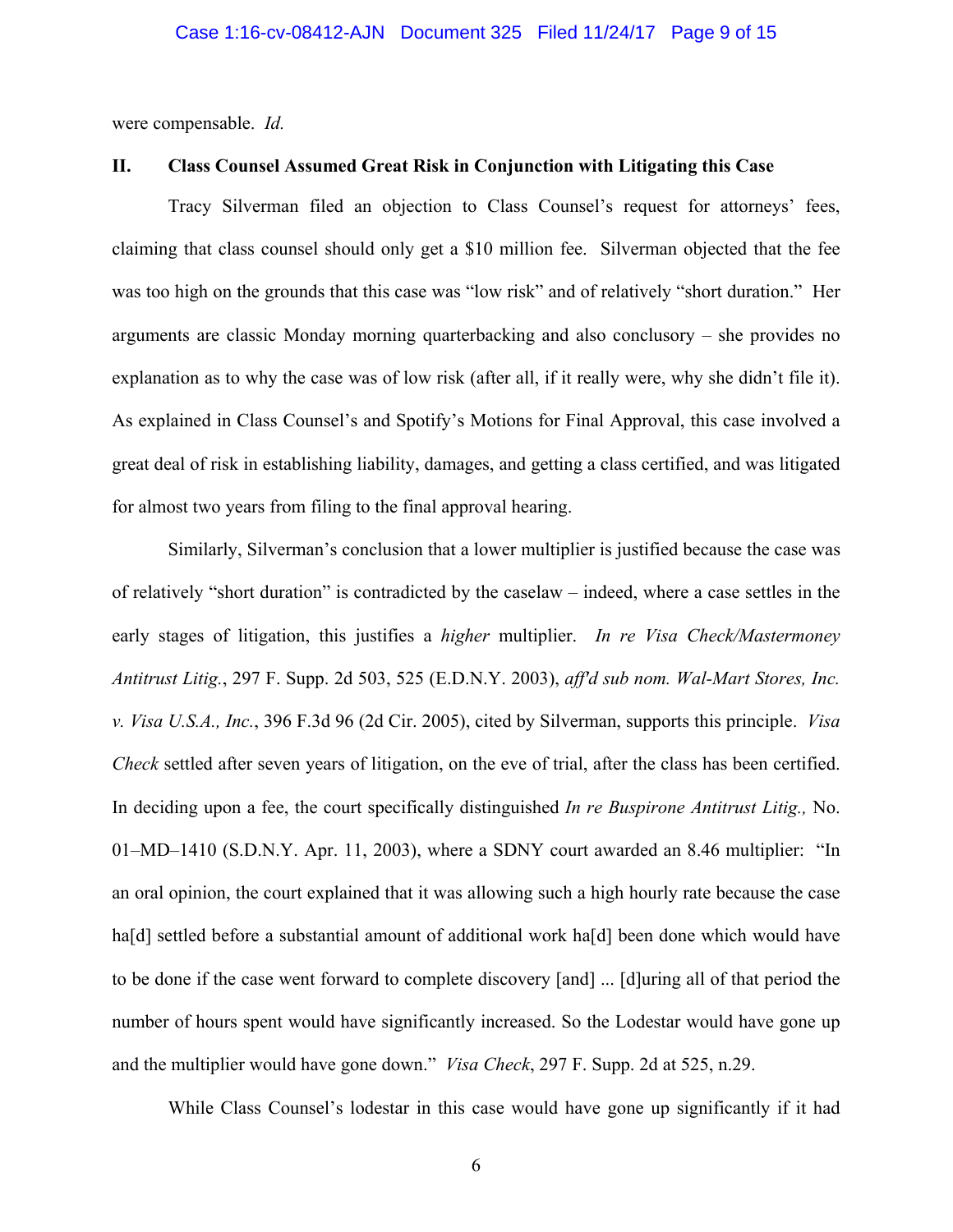#### Case 1:16-cv-08412-AJN Document 325 Filed 11/24/17 Page 10 of 15

continued to litigate this action (as it did in *Visa Check*), Class Counsel was able to achieve an incredible result at the early stages of litigation. Indeed, the Second Circuit has encouraged the percentage method for awarding attorneys' fees to encourage this behavior. *Wal-Mart Stores, Inc. v. Visa U.S.A., Inc.*, 396 F.3d 96, 121 (2d Cir. 2005) ("In contrast, the lodestar [method] creates an unanticipated disincentive to early settlements, tempts lawyers to run up their hours, and compels district courts to engage in a gimlet-eyed review of line-item fee audits."); *Hyun v. Ippudo USA Holdings*, 2016 WL 1222347, at \*3 (S.D.N.Y. Mar. 24, 2016) (applying percentage method and awarding 33.33% of settlement fund for fees where the parties were able to settle relatively early and before any depositions occurred," as the method "avoids the lodestar method's potential to 'create a disincentive to early settlement'" (quoting *McDaniel v. Cty. of Schenectady*, 595 F.3d 411, 418 (2d Cir. 2010)); *In re Colgate Palmolive Co. ERISA Litig.*, 36 F. Supp. 3d 344, 353 (S.D.N.Y. 2014) ("On the other hand, the lodestar method has fallen out of favor particularly because it encourages bill-padding and discourages early settlements.").

While the lodestar multiplier of 7.82 would be reasonable in light of the procedural posture of the case and result obtained by Class Counsel, the lodestar multiplier is even more reasonable when the past damages fund is considered distinct from the \$5 million in fees Spotify has agreed to separately pay for the prospective relief for the Class obtained. Other courts have followed this approach. *See, e.g., Faught v. Am. Home Shield Corp.*, 66 F.3d ,1233, 1243-44 (11th Cir. 2011) (analyzing a \$1.5 million separate lump sum payment separately from the net settlement fund in calculating attorneys' fees). Where the past damages fund is analyzed separately from additional benefits obtained by Class Counsel, the lodestar multiplier is only  $5.34.<sup>3</sup>$ 

 $\overline{a}$ 

 $3$  (\$15.86 million - \$5 million = \$10.86 million) / \$2.03 million = 5.34.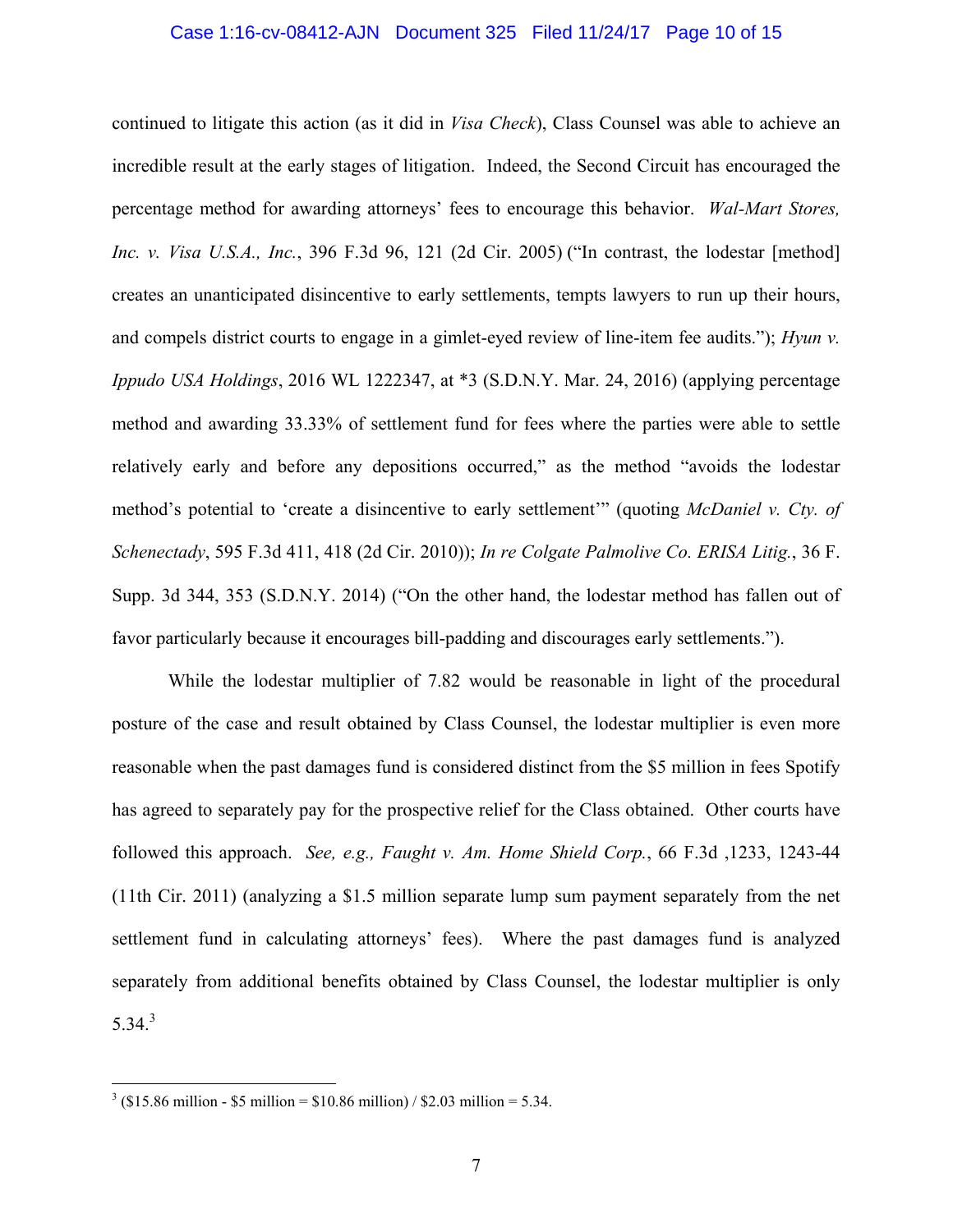#### Case 1:16-cv-08412-AJN Document 325 Filed 11/24/17 Page 11 of 15

Diable and Dearing also suggest that Class Counsel's fee is inappropriate in light of the risk Class Counsel faced. But their arguments are not based in fact. First, they claim Class Counsel's participation in this lawsuit came on the heels of settlement negotiations with the NMPA, but the NMPA settlement happened in March 2016 — *after* this lawsuit was filed. *See* http://www.mndigital.com/blog/spotify-nmpa-settlement-metadata-streaming-focuses-sxsw.

Further, Diable and Dearing's contention that Class Counsel did not investigate this case is false, as detailed elsewhere. *See* Dkt. 53 at 3-4; Dkt. 316 at 2, 7. Diable and Dearing's suggestion that Michelman & Robinson are entitled to any fees is also contrary to law, as detailed in Class Counsel's Opposition. *See generally* Dkt. 316*.*

#### **III. Class Counsel Should Not Be Penalized for Efficiently Litigating This Case**

Again, with no explanation, Diable and Dearing contend that settlement was "on the mind" from the beginning of this case because of a paucity of time and labor spent on dispositive issues. But Class Counsel worked diligently on dispositive issues, as detailed in the Final Approval Motion: Class Counsel expended significant resources litigating this case, mediating the case, and working with experts to review documents and data provided by Spotify in conjunction with mediation. *See* Dkt. 283 at 1, 3-4. In any event, Class Counsel should not be penalized for obtaining a superb result for the Class relatively early in the case.

Diable and Dearing make the wholly unsupported claim that the bulk of Class Counsel's hours were spent on the motion for appointment of lead counsel. But this is inaccurate. While there are a number of docket entries pertaining to the motion for appointment of lead counsel, the bulk of Class Counsel's time was spent investigating the case, litigating motions to dismiss and motions to strike, mediating the case over the course of the past year (including significant time obtaining and analyzing discovery from Spotify, in conjunction with experts), negotiating and finalizing a detailed settlement agreement and developing a robust notice and claims facilitation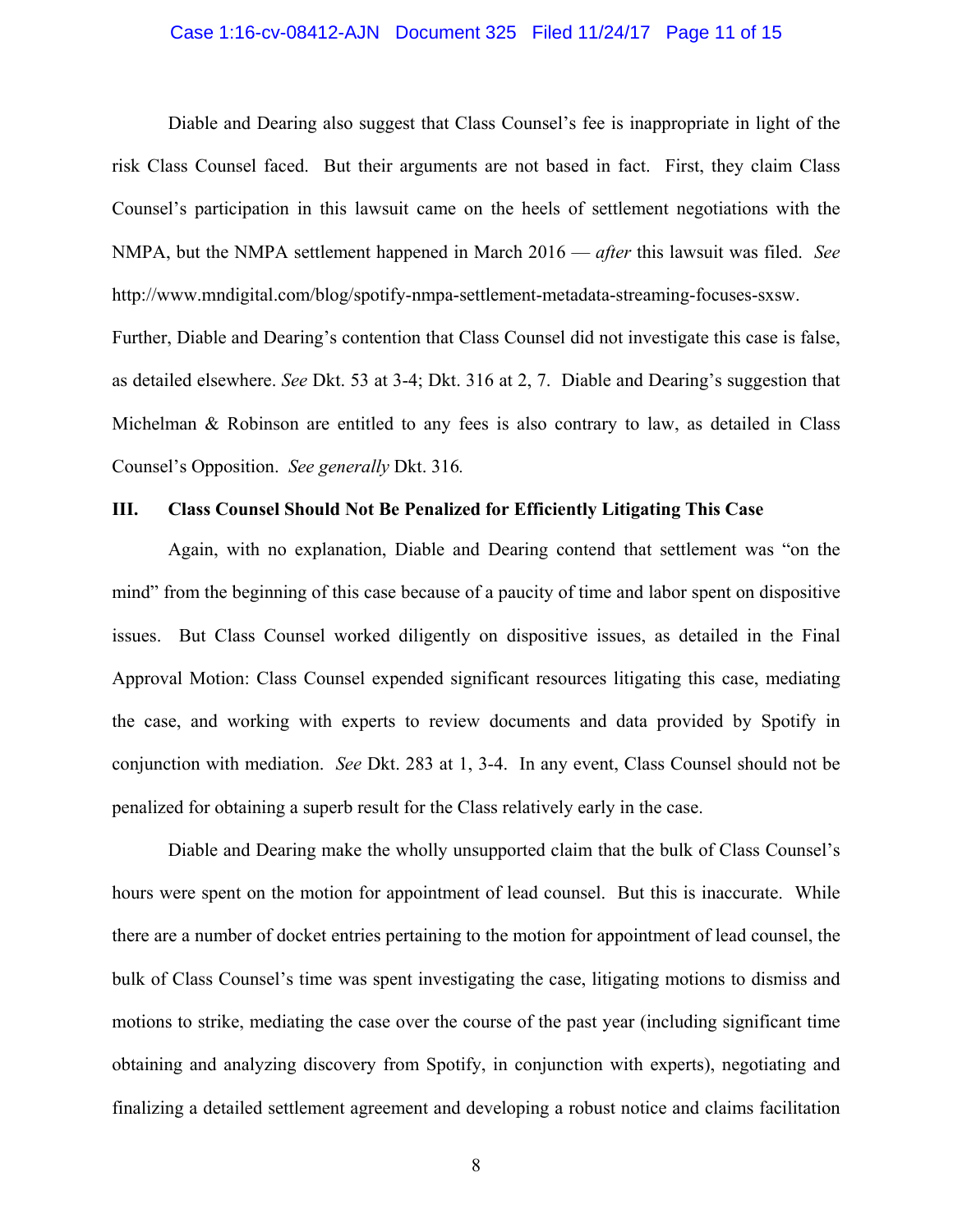#### Case 1:16-cv-08412-AJN Document 325 Filed 11/24/17 Page 12 of 15

program, and moving for approval of settlement. Similarly, to the extent Diable and Dearing attempt to argue that this Settlement is inadequate by comparing this case to the *Flo & Eddie*  case, *Flo & Eddie, Inc. v. Sirius XM Radio, Inc*., 2:13-cv-05693-PSG-GJS, such a comparison is misguided because they are comparing apple and oranges. *Flo & Eddie* settled on the eve of trial, such that class counsel's comparatively larger lodestar was appropriate. As detailed in Part II above, it would be inappropriate if Class Counsel here had a substantially larger lodestar given the procedural posture of the case. Indeed, it would only suggest inefficiency. The lodestar here is appropriate for the stage of the litigation and is consistent with Class Counsel's reasonable request for 14% of the gross settlement fund.

### **IV. The Incentive Awards for Class Representatives Are Appropriate**

Diable and Dearing argue that the incentive awards for class representatives are excessive. They claim their objection is based on the minimal personal risk, time commitment, and specialized knowledge exhibited by class representatives. These contentions are inaccurate, and the risk taken on by class representatives, time expended, and specialized knowledge has previously been explained in detail. Dkt. 290 at 21-23. *See also* Dkt. 94-1 ¶ 13. Diable and Dearing fail to provide any authority for the proposition that \$25,000 is excessive. The cases cited in Class Counsel's Motion for Attorneys' Fees and Expenses demonstrate the reasonableness of the incentive awards sought. Dkt. 290 at 21-23.

Diable and Dearing also attempt to argue that \$25,000 for incentive payments is inappropriate because Settlement Class Members will only receive four dollars per composition. But this argument is baseless. Because the Settlement Agreement provides for *pro rata* distribution, it is impossible to know how much each Settlement Class Member will receive

9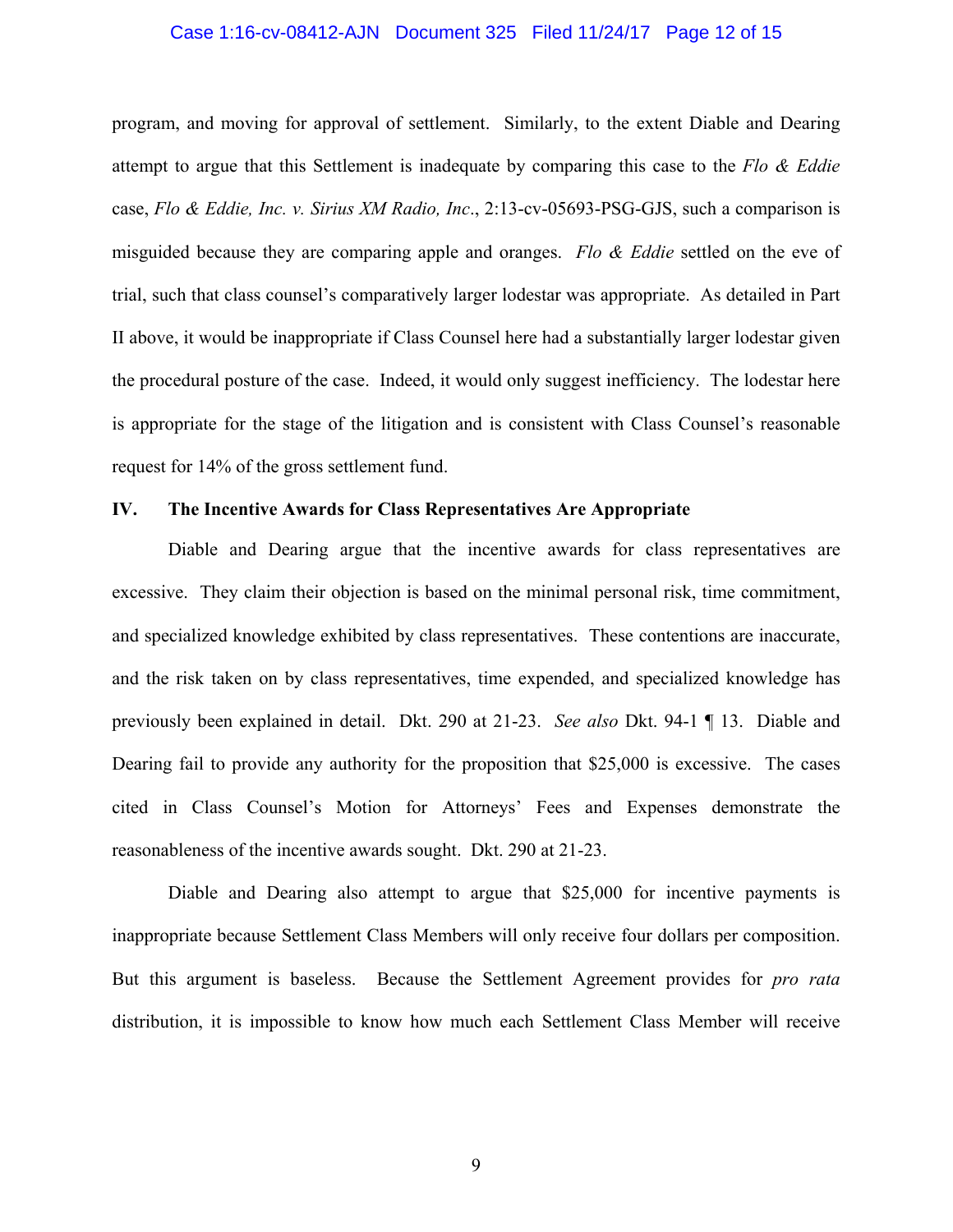#### Case 1:16-cv-08412-AJN Document 325 Filed 11/24/17 Page 13 of 15

before the claims administration process begins.<sup>4</sup> Furthermore, each class member will receive a minimum payment, regardless of number of streams on Spotify's service.

## **V. Conclusion**

Class Counsel's fee request of \$15.48 million is reasonable in light of the exceptional \$112.55 million result obtained for the Class. The 14% percentage of the total gross recovery sought by Class Counsel is appropriate and in line with the guidelines set forth by courts in this Circuit. Objectors' various arguments, propounded by their serial objector attorneys, as to why the fee requested from Class Counsel is unreasonable are based on a misunderstanding of the relevant law — Diable and Dearing's argument is based on the idea that the remarkable future monetary benefits obtained for the class (from the future royalty payment program) should not be valued. But the Second Circuit plainly values these benefits for the Settlement Class, particularly where, as here, the future royalty payment program confers substantial financial benefits.

In addition to the failure to appropriately value the benefit obtained by Class Counsel, the remainder of Objectors' arguments appear to be based on non-binding cases that are not germane to the issues at hand in this Settlement. As such, these arguments should have no bearing on the Court's determination of Class Counsel's Motion for Attorneys' Fees and Expenses.

Dated: November 24, 2017 Respectfully submitted,

 $\overline{a}$ 

By: */s/ Steven G. Sklaver* Steven G. Sklaver

Steven G. Sklaver (pro hac vice) Kalpana Srinivasan (pro hac vice) Krysta Kauble Pachman (pro hac vice) SUSMAN GODFREY L.L.P.

<sup>&</sup>lt;sup>4</sup> Diable and Dearing also request Class Counsel to disclose their fee sharing arrangement. Class Counsel are splitting fees 50/50 between their two firms.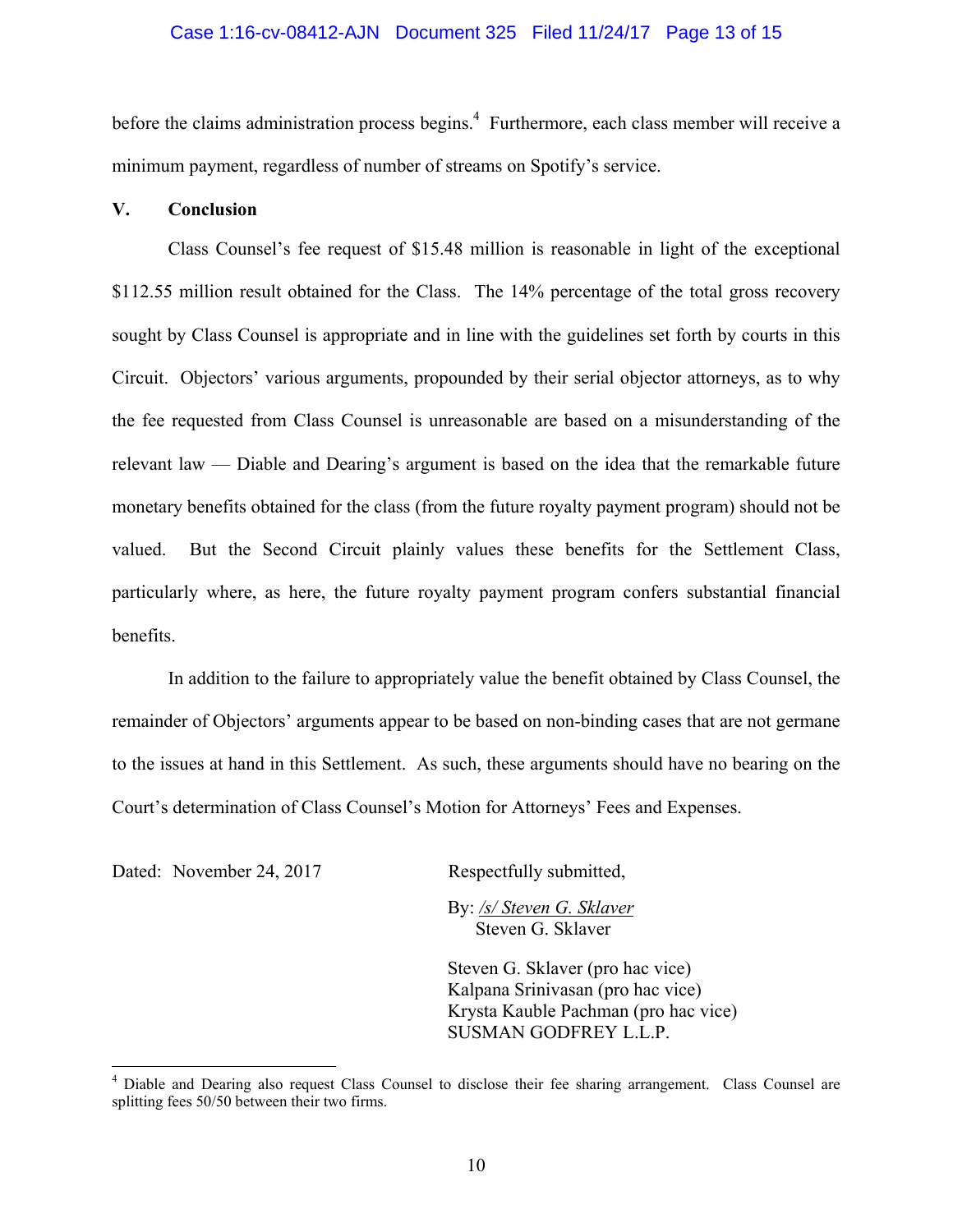1901 Avenue of the Stars Los Angeles, California 90067-6029 Telephone: 310-789-3100 Facsimile: 310-789-3150 ssklaver@susmangodfrey.com ksrinivasan@susmangodfrey.com kpachman@susmangodfrey.com

Stephen E. Morrissey (pro hac vice) SUSMAN GODFREY LLP 1201 Third Avenue, Suite 3800 Seattle, WA 98101 Telephone: (206) 516-3880 Facsimile: (206) 516-3883 smorrissey@susmangodfrey.com

Jacob Buchdahl (JB1902) Geng Chen (GC2733) SUSMAN GODFREY L.L.P. 1301 Avenue of the Americas,  $32<sup>nd</sup>$  Fl. New York, New York 10019 Telephone: 212-336-8330 Facsimile: 212-336-8340 jbuchdahl@susmangodfrey.com gchen@susmangodfrey.com

Henry Gradstein (pro hac vice) Maryann R. Marzano (pro hac vice) GRADSTEIN & MARZANO, P.C. 6310 San Vicente Boulevard, Ste 510 Los Angeles, California 90048 Telephone: 323-776-3100 hgradstein@gradstein.com mmarzano@gradstein.com

*Interim Co-Lead Class Counsel*